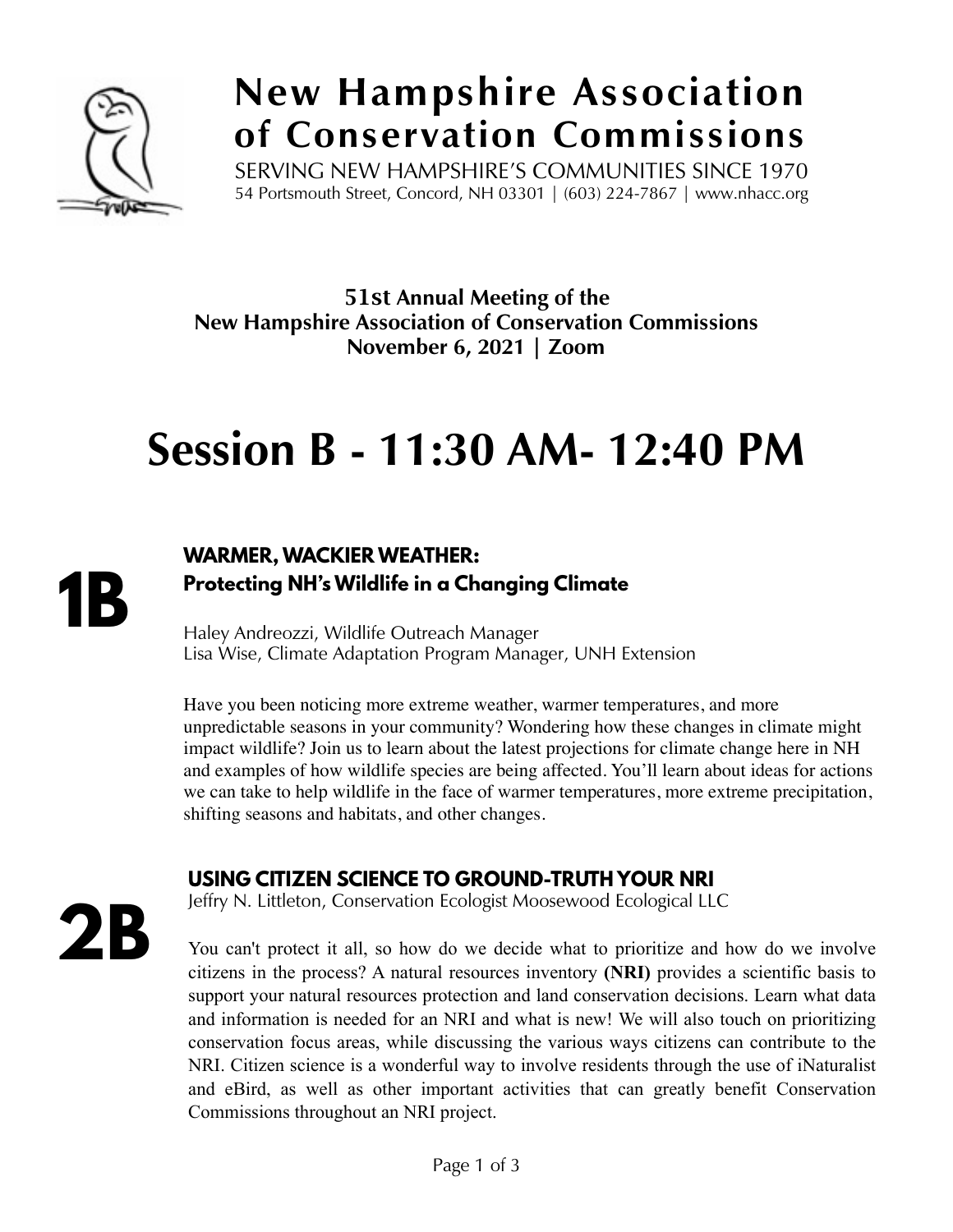## **3B**

#### **SAND & GRAVEL PITS: AN UNNATURALLY NATURAL LANDSCAPE**

Melissa Doperalski, New Hampshire Fish and Game Certified Wildlife Biologist

The discussion will focus on conservation considerations for sand and gravel pits as rare wildlife habitat. Sand and gravel mines are numerous and widespread throughout New Hampshire. Often overlooked and left unreclaimed, or quickly turned over into industrial development; these landscapes are rarely as barren as they appear to be and often provide important and critical habitat for a variety of species. This session will discuss the future land use considerations for these sites and will include how to identify critical areas for management and conservation for target species, types of management and conservation options, recreation considerations, and the benefits to conserving these areas in your community. We will touch on regulatory considerations and common problems associated with these sites.

# **4B**

#### **ENHANCING WILDLIFE CONNECTIVITY AT ROAD CROSSINGS**

Catherine (Katie) Callahan, Katie Callahan, GIS Coordinator at NH F&G Brett Amy Thelen, Science Director, Harris Center for Conservation Education Pete Steckler, TNC Conservation Project Manager/Acting Director of Conservation Kristen Murphy, Natural Resource Planner, Town of Exeter and NHACC Board

Join us for a focus on establishing New Hampshire-specific examples of enhancing wildlife connectivity at road crossings. Culvert replacements, using wildlife cameras, restoration through site modifications, roadside land protection, and Big Night temporary road closures for amphibian crossing will be addressed and discussed. You'll travel your community's roads with a new perspective on how wildlife navigate our transportation systems, and how you can help them!

**5B**

#### **THE STATE OF NEW HAMPSHIRE'S BIRDS**

Pam Hunt, Avian Conservation Biologist, NH Audubon

 In the last 50 years, scientists estimate that North America has lost roughly 3 billion birds, meaning that there are only three quarters as many birds around as there used to be. New Hampshire Audubon has been tracking bird populations for almost as long, and in our "State of the Birds" report we present a summary of how birds are doing here in the Granite State. Almost 300 species occur regularly here, and this report outlines general population trends, major threats facing birds and their habitats, and some of the conservation strategies that might help them recover. The bad news is that birds are declining here as well. The good news is that there are things we can do about it.